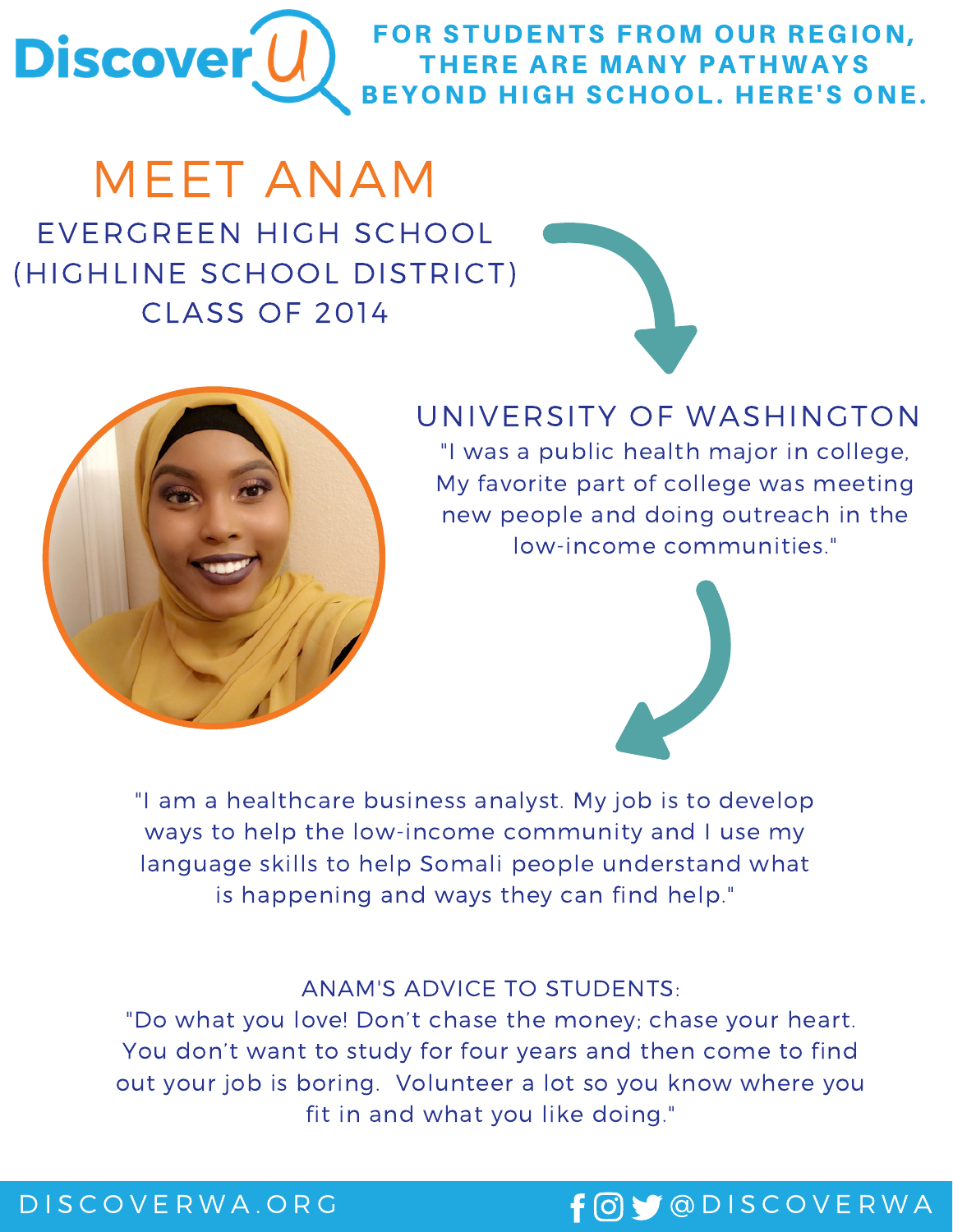

MEET JASMINE EVERGREEN HIGH SCHOOL (HIGHLINE SCHOOL DISTRICT) CLASS OF 2012





SAN JOSE UNIVERSITY, JUSTICE STUDIES AND PHILOSOPHY

PEPPERDINE SCHOOL OF LAW, MASTERS OF LEGAL STUDIES

"I work as a Legal Writing Assistant for a Worker's Compensation and Personal Injury law firm." NOW:

JASMINE'S ADVICE TO STUDENTS: "Have backup options and always take the opportunity to learn something new."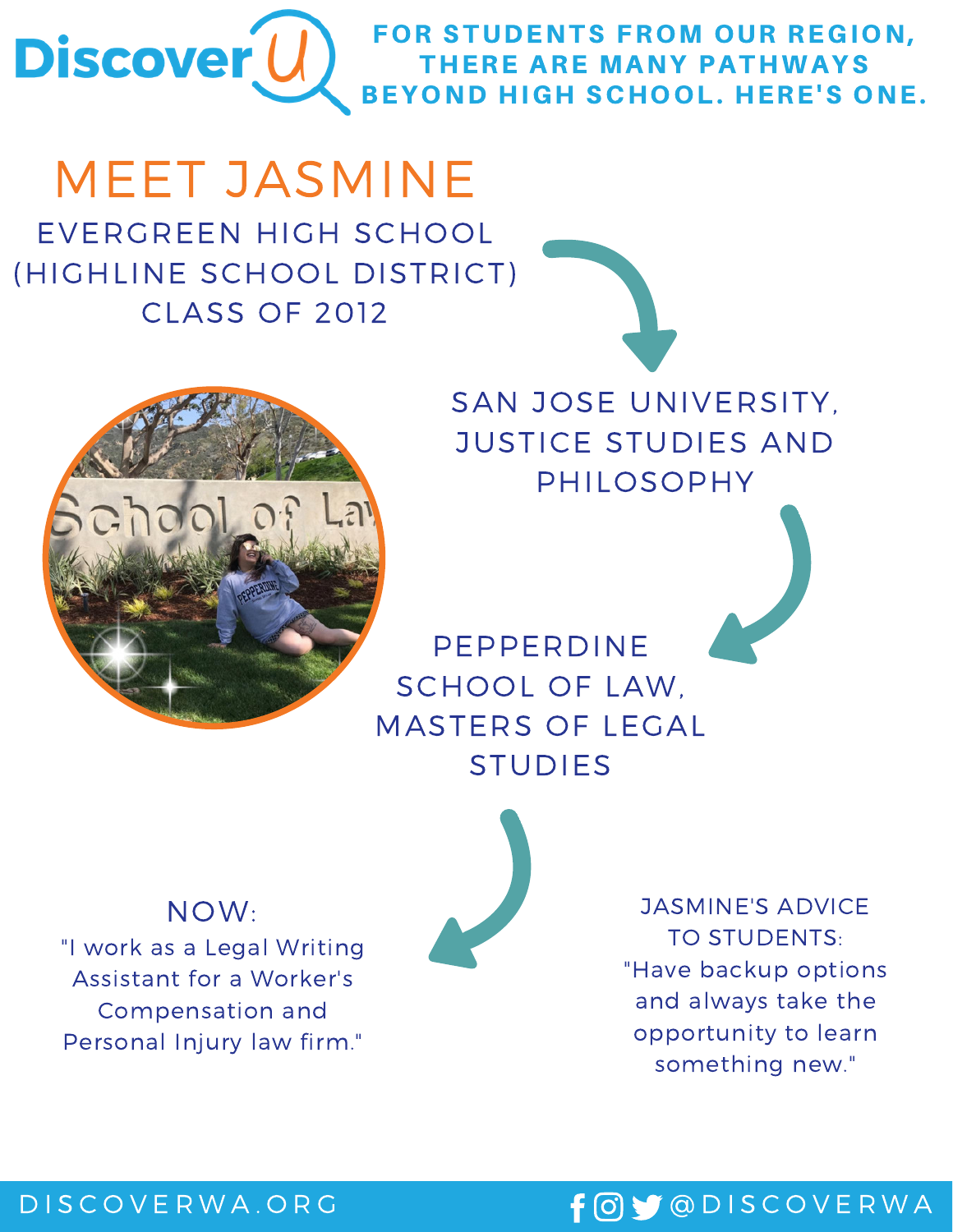MEET MARIE FRANKLIN HIGH SCHOOL (SEATTLE PUBLIC SCHOOLS) CLASS OF 2010

**Discover U** 

"In high school, I was a student leader in Key Club. I spent many early mornings volunteering in my community because of it."

# SCRIPPS COLLEGE ENGLISH & PHILOSOPHY

"My favorite part of college was the community that I built around me who continue to be there to lift each other up as we change careers or try new passions."

"Volunteering led me to do a year of service with AmeriCorps and now I strive to find roles that allow me to serve my students and my community, such as joining the alumni board for Summer Search Seattle."

> "I work at the University of Washington, Evans School of Public Policy & Governance. I help to recruit a more diverse graduate student population for our program and work to create a more inclusive community in our program."

### MARIE'S ADVICE TO STUDENTS:

"Be okay with not knowing everything about anything, including what you want to do with your life. No one's path is straight and it may take a few turns before you finally feel like you're on the right journey. Enjoy the wrong turns, because that will ultimately make who you aspire to become."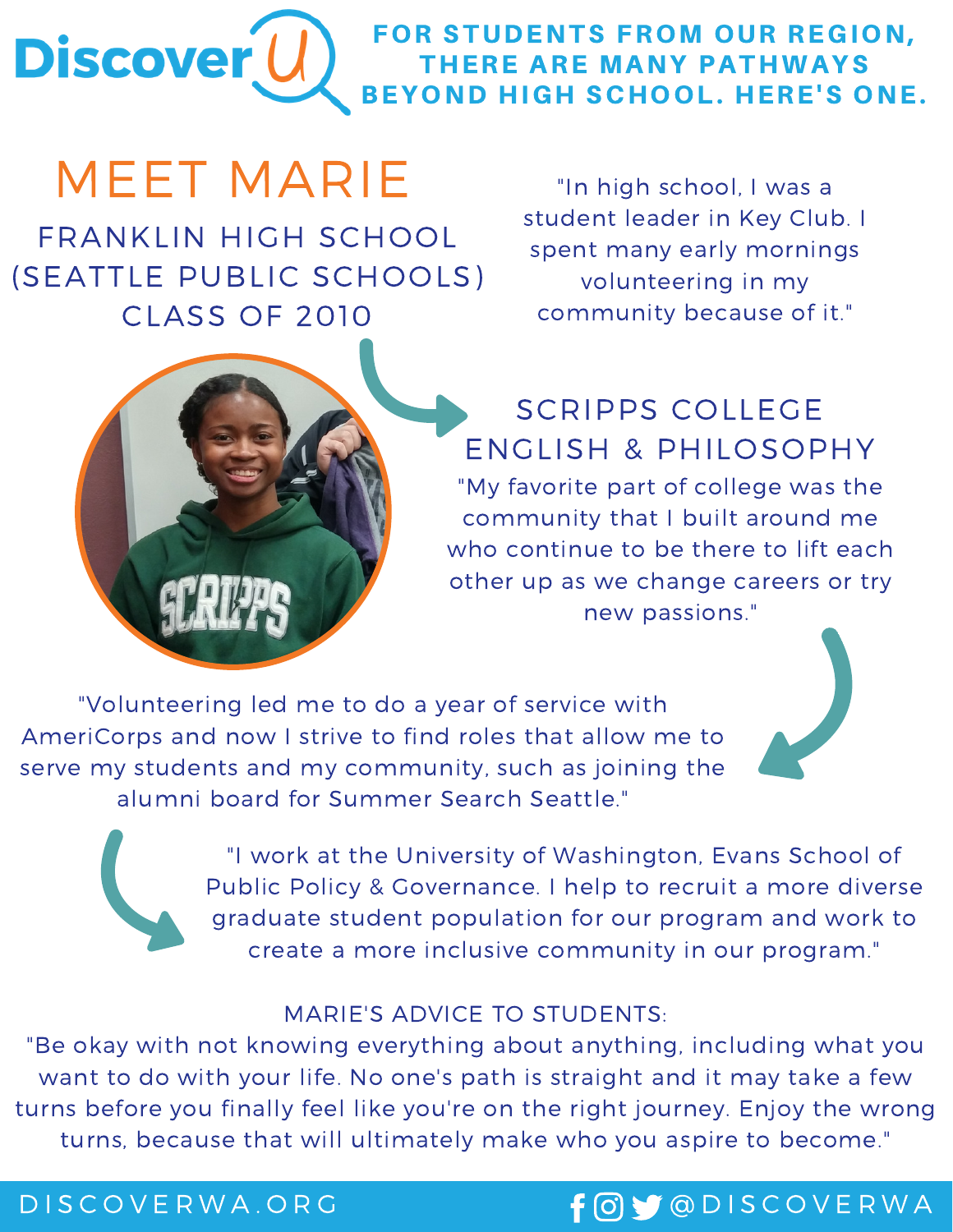# MEET MICHAEL

Discover U

KENTRIDGE HIGH SCHOOL (KENT SCHOOL DISTRICT) CLASS OF 2010



"My time at Kentridge taught me how to collaborate with others on long term projects, and gave me the skills to effectively work as a team. My time competing for the Kentridge swim team instilled a passion for athleticism and competition that drives me to this day."

### UNIVERSITY OF WASHINGTON

"I graduated UW class of 2013 with a BS in Mechanical Engineering focused on Mechatronics. The exposure to new ideas and people was my favorite part of the experience."

"I'm a Mechanical Hardware Design Engineer at HP in Vancouver, WA. I design drive systems and components for office printers and more."



### MICHAEL'S ADVICE TO STUDENTS:

"Take the choice of career path seriously. Don't feel pressured to choose quickly or just take the easy path. It may feel like you're wasting time or falling behind, but taking the time to figure out what you really want to do with your career will pay off big time down the road."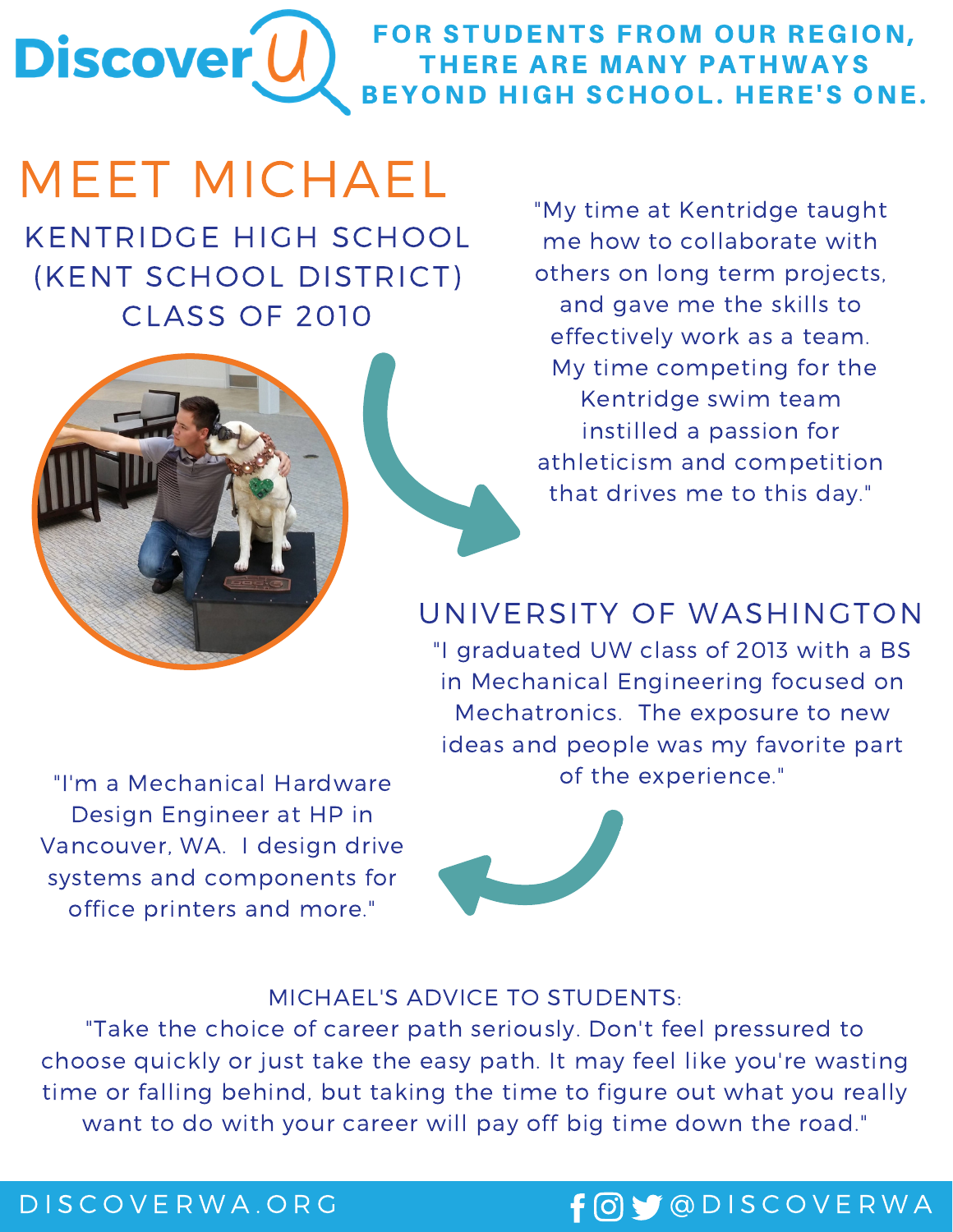

MEET NICOLLETTE AUBURN HIGH SCHOOL CLASS OF 2010



### HIGHLINE COLLEGE

"My favorite part was the community college experience because it was a smaller campus that I built community in. I also was able to get to know my teachers well and choose ones I wanted to stay connected to afterwards."

### UNIVERSITY OF WASHINGTON

"I'm a huge advocate for what works best for each individual student and know that education journeys are far from one-size-fits-all."

"I'm an Education Advocate in the Renton region for Seattle Education Access. I work with low-income young people who want to pursue postsecondary degrees."

### NICOLLETTE'S ADVICE TO STUDENTS:

"Don't feel pressured to go straight into a four-year college or university. There's a lot more pros to community colleges and technical schools that I don't think people talk about enough. Also don't think college is limited to associate and bachelor's degrees. Consider professional technical options and apprenticeships if you're interested and (shameless plug) get connected to an Education Advocate to support you in this exploration along the way!"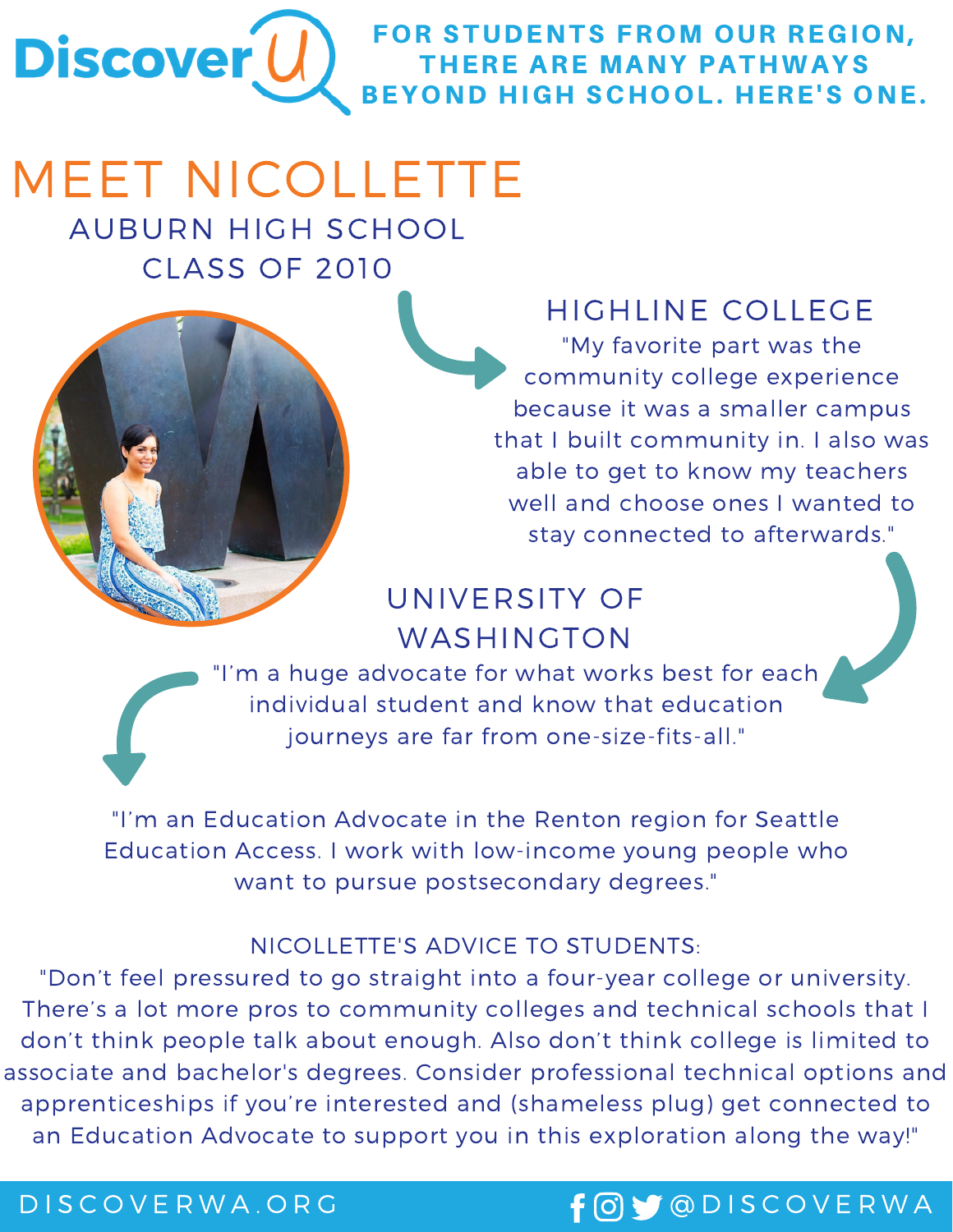

MEET YAMARA CLEVELAND HIGH SCHOOL (SEATTLE PUBLIC SCHOOLS) CLASS OF 2013



### WESTERN WASHINGTON UNIVERSITY

"I went to Western Washington University. I studied Human Development, minored in TESOL, and am working on my reading and bilingual endorsements. A specific college experience I enjoyed was my study abroad teaching in Mexico where I taught English to adults and university students."

"I am currently a student teacher in my last year completing an internship in a first grade classroom. The school I am currently teaching at has the highest amount of Spanish speaking students in the region. I use my Spanish and English speaking abilities to code switch so that I can explain and interpret information for students and teachers."



understanding of ALL possible majors at your school of choice and that you know how they might be used in grad school. I did not think certain majors were linked to certain career fields."

# D I S C O V E R W A . O R G & C G G G G G G G G G G G G G G G C O V E R W A